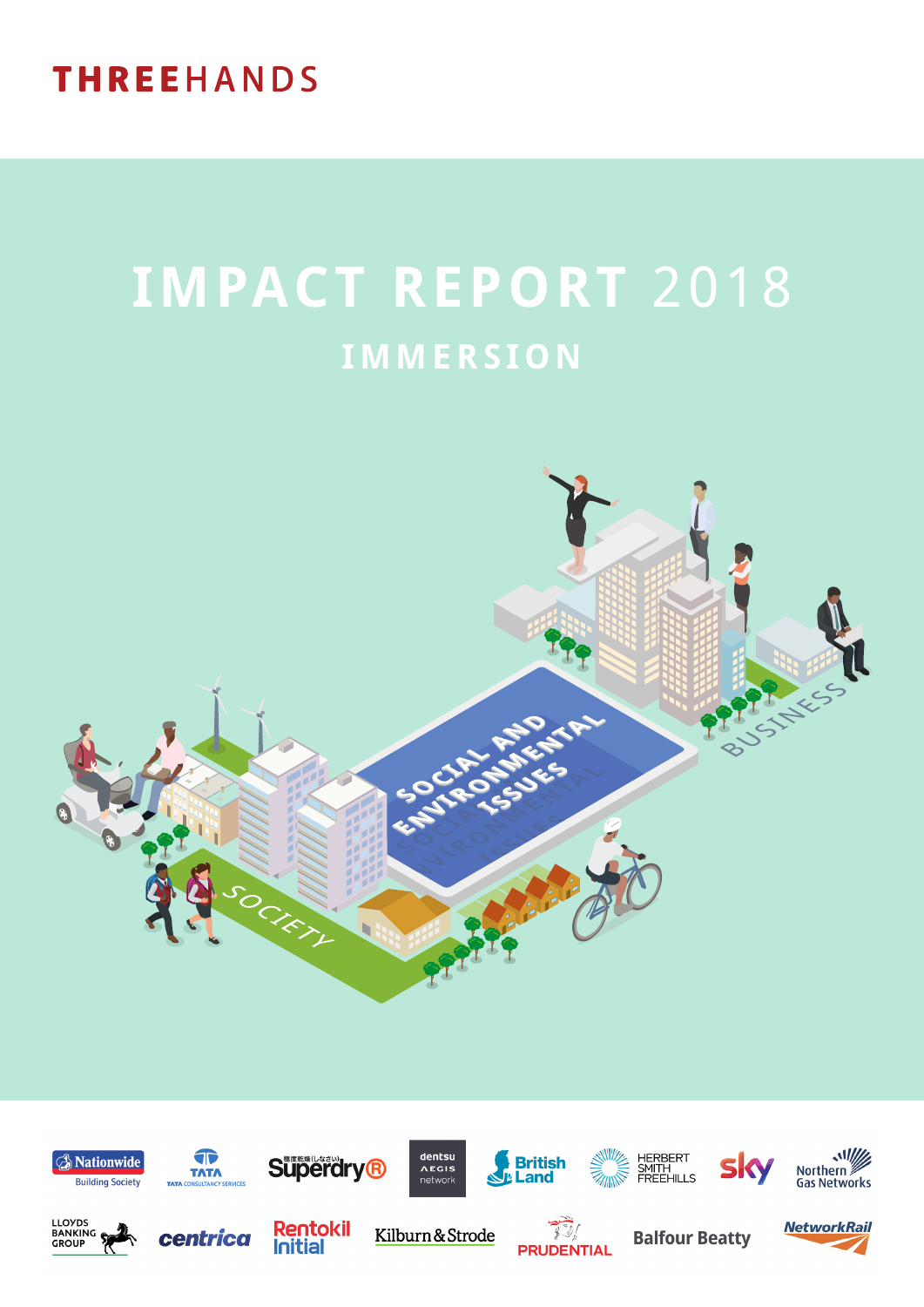# **BUSINESS IMPACT JOURNEY 2018**

## WE DEVISED AND DELIVERED 60 PROJECTS ACROSS THE UK, CREATING BUSINESS VALUE AND SOCIAL VALUE, HAND IN HAND.



What connects 600 young people from three different UK cities with digital technology? The answer: Tata Consultancy Services' (TCS) one-week 'Digital Explorers' programme for school students, created to address the shortage of STEM skills amongst school-leavers and graduates.

We designed the week's content, at the core of which was a challenging project, set by a TCS Consultant, for the students to use social media to do social good. In an environment mimicking work experience, the students were empowered to develop something real that could benefit their daily lives.

Alongside the project, we worked with TCS volunteers to develop and deliver interactive sessions on digital technology, ran business skills workshops and brought in guest speakers from TCS and the local digital economy.

Ninety-six percent of students felt the experience was valuable for their future careers and 80% said they were more likely to consider a role in tech or digital as a result. The volunteers said that being involved made them feel proud to work for TCS.

#### **GRADUATES DRIVING THEIR OWN DEVELOPMENT**

The final two-day development module for graduates at Rentokil Initial was designed to help them reflect on their learning, develop their leadership skills and close off the programme with a bang…

On day 1 we delivered a series of tailored skills development workshops on influencing, communicating with impact and stakeholder management – topics which they had self-identified as critical to their development. We co-created the content with them, increasing their engagement and giving them ownership over the sessions throughout.

On day 2 the graduates applied and embedded the previous day's content by designing and running high-impact workshops for 28 sixth-formers at a local school. The workshops demystified the world of work for the students and built up their confidence and skills for their upcoming work experience placements.

The school students walked away having addressed career anxieties, feeling more prepared for work experience. The graduates left ready to roll off their development programme empowered, enthused and prepared to own and drive their ongoing personal development at Rentokil.

#### **BUILDING A HIGH IMPACT PARTNERSHIP**

Centrica's new partnership with Carers UK seeks to transform the lives of carers across the country. We were brought in to help both organisations build the foundations they will need to make the partnership as strong and transformative as it can possibly be.

We began with in-depth scoping to understand how each organisation works best, what they can put into the partnership and the impact they aspire to achieve over the three years.

From this rich insight we then ran a one-day partnership workshop for the 'doers' from both organisations. The Centrica leads spent time immersed in the experiences of carers, hearing real calls from the Carers UK helpline, exploring the charity's online forum for carers and speaking to Centrica employees who are carers about their experiences. They were then joined by the Carers UK leads; together they shaped the partnership activities, overall goals and Year 1 targets.

Everyone left the workshop enthused and energised by the huge potential of the partnership and with tangible next steps to focus on.

### **SENIOR LEADERS ENGAGING IN A TOUGH SOCIAL ISSUE**

It is all too easy to shy away from a topic like domestic abuse, but Lloyds Banking Group had identified it as an issue of relevance to customers and colleagues. They wanted to learn more about it – and did so by deploying members of their Community Bank Executive Committee to volunteer their business skills with those working at the heart of the issue.

Directors and experts from three charities – Surviving Economic Abuse, Safe Lives and Refuge – seized the opportunity. They benefited from the insights and business skills of the senior leaders, who helped each of them with a pressing strategic issue. They then shared their own expertise and firsthand experiences of domestic and economic abuse. The charities learnt from the bank and the bank learnt from the charities.

We then took this further in a second 'social insight' session for HR and Vulnerable Customer specialists from the Bank. We helped them take the in-depth insights from the charities and use them to devise new ways of supporting customers and colleagues affected by the issue.

### **TEAM-BUILDING THROUGH A SHARED EXPERIENCE**

We discarded paint brushes and spades many years ago, and this project is a great example of why…

When the leadership and management development team at Network Rail asked us to devise a day-long community project for them, we focused first upon drawing on their skills for the benefit of others, and then challenging them to work outside of their comfort zones.

Cue a project with Milton Keynes Christian Foundation, a charity that develops 'hard to reach' young people who have fallen out of the education system as a result of damaged and complicated backgrounds.

We tasked the Network Rail team to run workshops for the young people to help them become self-aware of their skills and more confident as communicators. It was an intense, challenging and rewarding experience for everyone; the Network Rail team learnt about each other by working together in new ways, whilst the young people felt valued by a team from business spending a whole day on their development.

**% of projects with each business driver as their focus. Some projects had more than one driver. These are the top reported outcomes and impact for participants across our 2018 projects:**

#### **DEVELOPING TOMORROW'S LEADERS**

Influencing without authority, dealing with change, tackling ambiguity, emotional intelligence – these are just some of the demands on today's leaders. Add the need to be aware of societal issues such as mental health and the ageing population, and leadership appears to be more challenging – and potentially more rewarding – than ever.

That was our thinking when setting up 'real world' development projects for future leaders on Prudential's flagship leadership programme. We gave them strategy projects with charities to take on as an undercurrent to their development journeys.

One team was challenged to support a care home, whose elderly residents faced mental health problems and alcohol addiction, to dramatically reduce its staff turnover figure. In implementing the changes required, they dug deep to get to the heart of the issue, operated outside of their comfort zones, communicated with presence and influenced in an unfamiliar setting – and in doing so contributed to a 22% improvement in staff retention.

### **STRATEGIC BUSINESS DRIVERS OUTCOMES & IMPACT FOR BUSINESS PARTICIPANTS**



**TALENT & LEADERSHIP DEVELOPMENT** - Development and embedding of business / leadership skills - Ability to deal with uncertainty and ambiguity - Improved team working & communication

**CITIZENSHIP** - Team building - Development of skills and behaviours

**NetworkRail** 

#### **ACROSS ALL PROJECTS**

- Greater motivation - Increased confidence - Positive feelings about your employer - Insight into social / community issues

"Three Hands brought expertise, professionalism and deep insight into what motivates young people to help us successfully deliver a hugely ambitious programme." **Yogesh Chauhan, Director of Corporate Sustainability, Tata Consultancy Services**

## centrica

"Three Hands' support was invaluable in getting our three-year partnership with Carers UK off to the best possible start. They build great relationships with stakeholders, understand what makes a truly impactful partnership and are never afraid to be bold." **Katie Bucher, Senior Corporate Citizenship Manager, Centrica**



"This event was a great 'leveller': as a team we were in a completely different context, being stretched both personally and professionally, but we were all in it together. Working with these young adults was humbling, frustrating and rewarding, and gave us invaluable insight about us as individuals and as a team."

**Emma Lowe, Head of Leadership Training, Network Rail**

"I can honestly say it was by far the most relevant, useful training session I have taken part in. I felt I went into the session feeling fairly insecure and left feeling so much more confident. I feel like a new person!"

"The project engendered a real sense of responsibility and commitment that you just would not feel from a normal learning and development exercise… Lessons in areas such as starting with 'why?', being brave when challenged and managing change are all directly applicable back in our day jobs." **Ian Ridden, Financial Planner Manager, Prudential ('LEaD' programme participant)**

# **Rentokil**<br>Initial

"We recognise this is an incredibly complex topic and something of a hidden issue. Bringing the three charities and the Community Bank Executive Team together to share knowledge and skills enables us to focus on how we continue to support those impacted by this important issue."

**Jane Rodrick, Senior Vulnerability Manager, Lloyds Banking Group**

## **PRUDENTIAL**